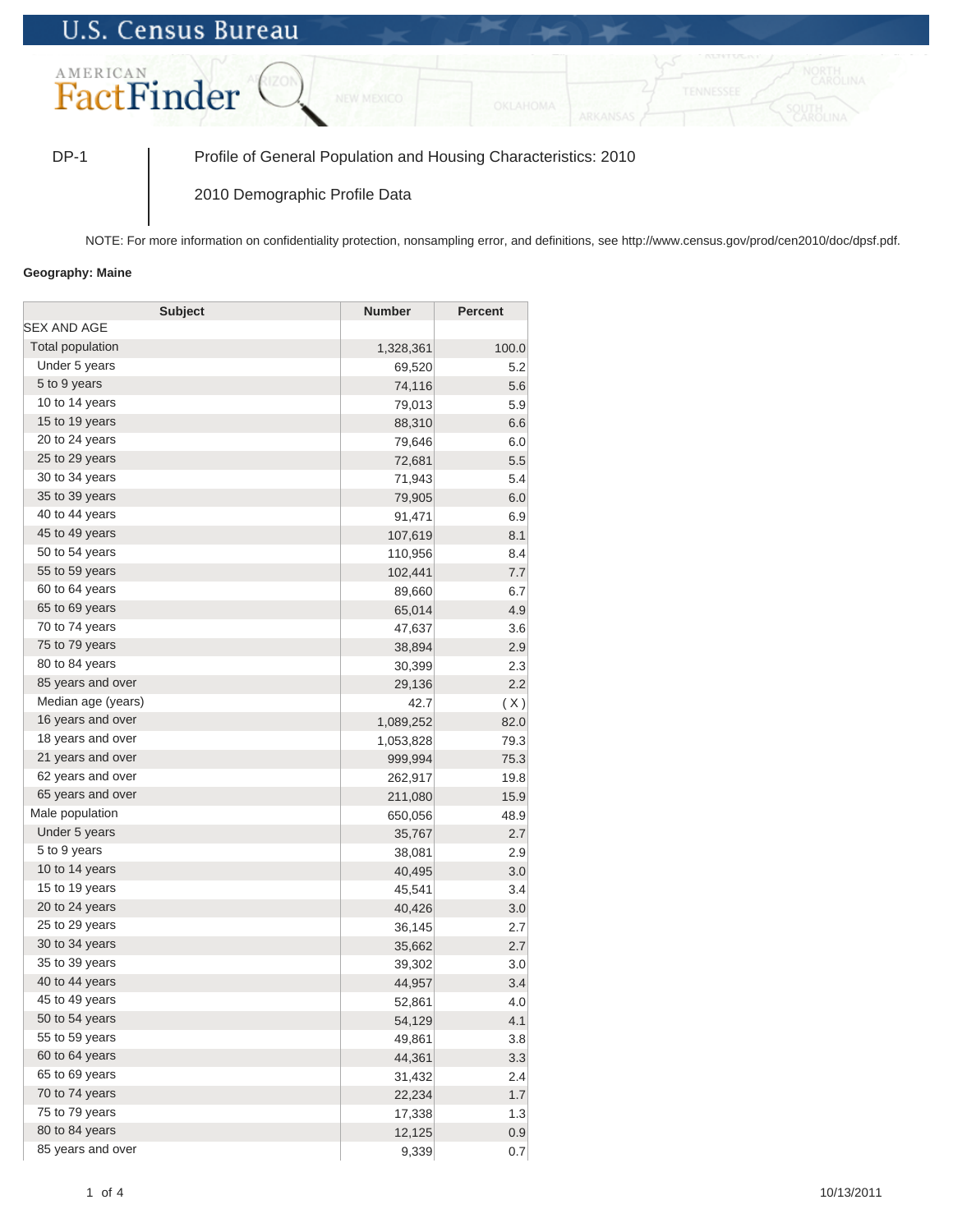| <b>Subject</b>                                      | <b>Number</b> | <b>Percent</b> |
|-----------------------------------------------------|---------------|----------------|
| Median age (years)                                  | 41.5          | (X)            |
| 16 years and over                                   | 527,315       | 39.7           |
| 18 years and over                                   | 509,004       | 38.3           |
| 21 years and over                                   | 481,348       | 36.2           |
| 62 years and over                                   | 118,231       | 8.9            |
| 65 years and over                                   | 92,468        | 7.0            |
| Female population                                   | 678,305       | 51.1           |
| Under 5 years                                       | 33,753        | 2.5            |
| 5 to 9 years                                        | 36,035        | 2.7            |
| 10 to 14 years                                      | 38,518        | 2.9            |
| 15 to 19 years                                      | 42,769        | 3.2            |
| 20 to 24 years                                      | 39,220        | 3.0            |
| 25 to 29 years                                      | 36,536        | 2.8            |
| 30 to 34 years                                      | 36,281        | 2.7            |
| 35 to 39 years                                      | 40,603        | 3.1            |
| 40 to 44 years                                      | 46,514        | 3.5            |
| 45 to 49 years                                      | 54,758        | 4.1            |
| 50 to 54 years                                      | 56,827        | 4.3            |
| 55 to 59 years                                      | 52,580        | 4.0            |
| 60 to 64 years                                      | 45,299        | 3.4            |
| 65 to 69 years                                      | 33,582        | 2.5            |
| 70 to 74 years                                      |               |                |
| 75 to 79 years                                      | 25,403        | 1.9            |
| 80 to 84 years                                      | 21,556        | 1.6            |
|                                                     | 18,274        | 1.4            |
| 85 years and over                                   | 19,797        | 1.5            |
| Median age (years)                                  | 43.8          | (X)            |
| 16 years and over                                   | 561,937       | 42.3           |
| 18 years and over                                   | 544,824       | 41.0           |
| 21 years and over                                   | 518,646       | 39.0           |
| 62 years and over                                   | 144,686       | 10.9           |
| 65 years and over                                   | 118,612       | 8.9            |
| <b>RACE</b>                                         |               |                |
| <b>Total population</b>                             | 1,328,361     | 100.0          |
| One Race                                            | 1,307,420     | 98.4           |
| White                                               | 1,264,971     | 95.2           |
| <b>Black or African American</b>                    | 15,707        | 1.2            |
| American Indian and Alaska Native                   | 8,568         | 0.6            |
| Asian                                               | 13,571        | 1.0            |
| Asian Indian                                        | 1,959         | 0.1            |
| Chinese                                             | 3,514         | 0.3            |
| Filipino                                            | 1,639         | 0.1            |
| Japanese                                            | 584           | 0.0            |
| Korean                                              | 1,144         | 0.1            |
| Vietnamese                                          | 1,713         | 0.1            |
| Other Asian [1]                                     | 3,018         | 0.2            |
| Native Hawaiian and Other Pacific Islander          | 342           | 0.0            |
| Native Hawaiian                                     | 115           | 0.0            |
| Guamanian or Chamorro                               | 67            | 0.0            |
| Samoan                                              | 67            | 0.0            |
| Other Pacific Islander [2]                          | 93            | 0.0            |
| Some Other Race                                     | 4,261         | 0.3            |
| Two or More Races                                   | 20,941        | 1.6            |
| White; American Indian and Alaska Native [3]        | 8,729         | 0.7            |
| White; Asian [3]                                    | 3,932         | 0.3            |
| White; Black or African American [3]                | 4,571         | 0.3            |
| White; Some Other Race [3]                          | 1,203         | 0.1            |
| Race alone or in combination with one or more other |               |                |
| races: [4]                                          |               |                |
| White                                               | 1,284,877     | 96.7           |
| <b>Black or African American</b>                    | 21,764        | 1.6            |
| American Indian and Alaska Native                   | 18,482        | 1.4            |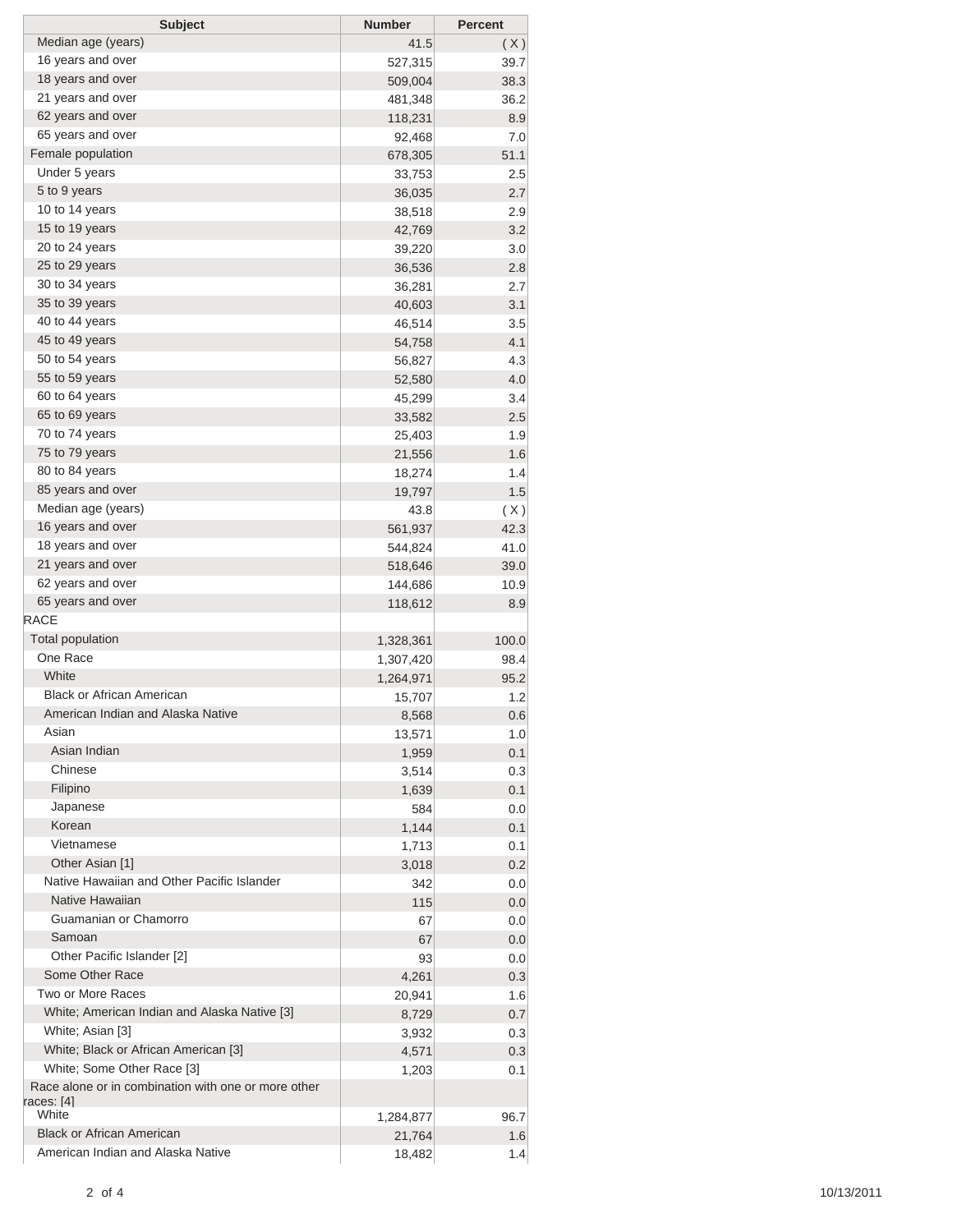| <b>Subject</b>                                                | <b>Number</b>       | <b>Percent</b> |
|---------------------------------------------------------------|---------------------|----------------|
| Asian                                                         | 18,333              | 1.4            |
| Native Hawaiian and Other Pacific Islander<br>Some Other Race | 988                 | 0.1            |
| HISPANIC OR LATINO                                            | 6,210               | 0.5            |
| <b>Total population</b>                                       |                     |                |
| Hispanic or Latino (of any race)                              | 1,328,361<br>16,935 | 100.0<br>1.3   |
| Mexican                                                       | 5,134               | 0.4            |
| Puerto Rican                                                  | 4,377               | 0.3            |
| Cuban                                                         | 783                 | 0.1            |
| Other Hispanic or Latino [5]                                  | 6,641               | 0.5            |
| Not Hispanic or Latino                                        | 1,311,426           | 98.7           |
| HISPANIC OR LATINO AND RACE                                   |                     |                |
| <b>Total population</b>                                       | 1,328,361           | 100.0          |
| Hispanic or Latino                                            | 16,935              | 1.3            |
| White alone                                                   | 10,674              | 0.8            |
| Black or African American alone                               | 553                 | 0.0            |
| American Indian and Alaska Native alone                       | 358                 | 0.0            |
| Asian alone                                                   | 129                 | 0.0            |
| Native Hawaiian and Other Pacific Islander alone              | 29                  | 0.0            |
| Some Other Race alone                                         | 3,247               | 0.2            |
| Two or More Races                                             | 1,945               | 0.1            |
| Not Hispanic or Latino                                        | 1,311,426           | 98.7           |
| White alone                                                   | 1,254,297           | 94.4           |
| Black or African American alone                               | 15,154              | 1.1            |
| American Indian and Alaska Native alone                       | 8,210               | 0.6            |
| Asian alone                                                   | 13,442              | 1.0            |
| Native Hawaiian and Other Pacific Islander alone              | 313                 | 0.0            |
| Some Other Race alone                                         | 1,014               | 0.1            |
| Two or More Races                                             | 18,996              | 1.4            |
| <b>RELATIONSHIP</b>                                           |                     |                |
| <b>Total population</b><br>In households                      | 1,328,361           | 100.0          |
| Householder                                                   | 1,292,816           | 97.3           |
| Spouse [6]                                                    | 557,219             | 41.9           |
| Child                                                         | 270,088             | 20.3<br>24.6   |
| Own child under 18 years                                      | 326,802<br>249,352  | 18.8           |
| Other relatives                                               | 45,913              | 3.5            |
| Under 18 years                                                | 16,934              | 1.3            |
| 65 years and over                                             | 9,708               | 0.7            |
| <b>Nonrelatives</b>                                           | 92,794              | 7.0            |
| Under 18 years                                                | 6,803               | 0.5            |
| 65 years and over                                             | 5,341               | 0.4            |
| Unmarried partner                                             | 52,313              | 3.9            |
| In group quarters                                             | 35,545              | 2.7            |
| Institutionalized population                                  | 12,409              | 0.9            |
| Male                                                          | 6,306               | 0.5            |
| Female                                                        | 6,103               | 0.5            |
| Noninstitutionalized population                               | 23,136              | 1.7            |
| Male                                                          | 12,259              | 0.9            |
| Female                                                        | 10,877              | 0.8            |
| <b>HOUSEHOLDS BY TYPE</b>                                     |                     |                |
| <b>Total households</b>                                       | 557,219             | 100.0          |
| Family households (families) [7]                              | 350,621             | 62.9           |
| With own children under 18 years                              | 141,767             | 25.4           |
| Husband-wife family                                           | 270,088             | 48.5           |
| With own children under 18 years                              | 93,301              | 16.7           |
| Male householder, no wife present                             | 25,085              | 4.5            |
| With own children under 18 years                              | 14,832              | 2.7            |
| Female householder, no husband present                        | 55,448              | 10.0           |
| With own children under 18 years                              | 33,634              | 6.0            |